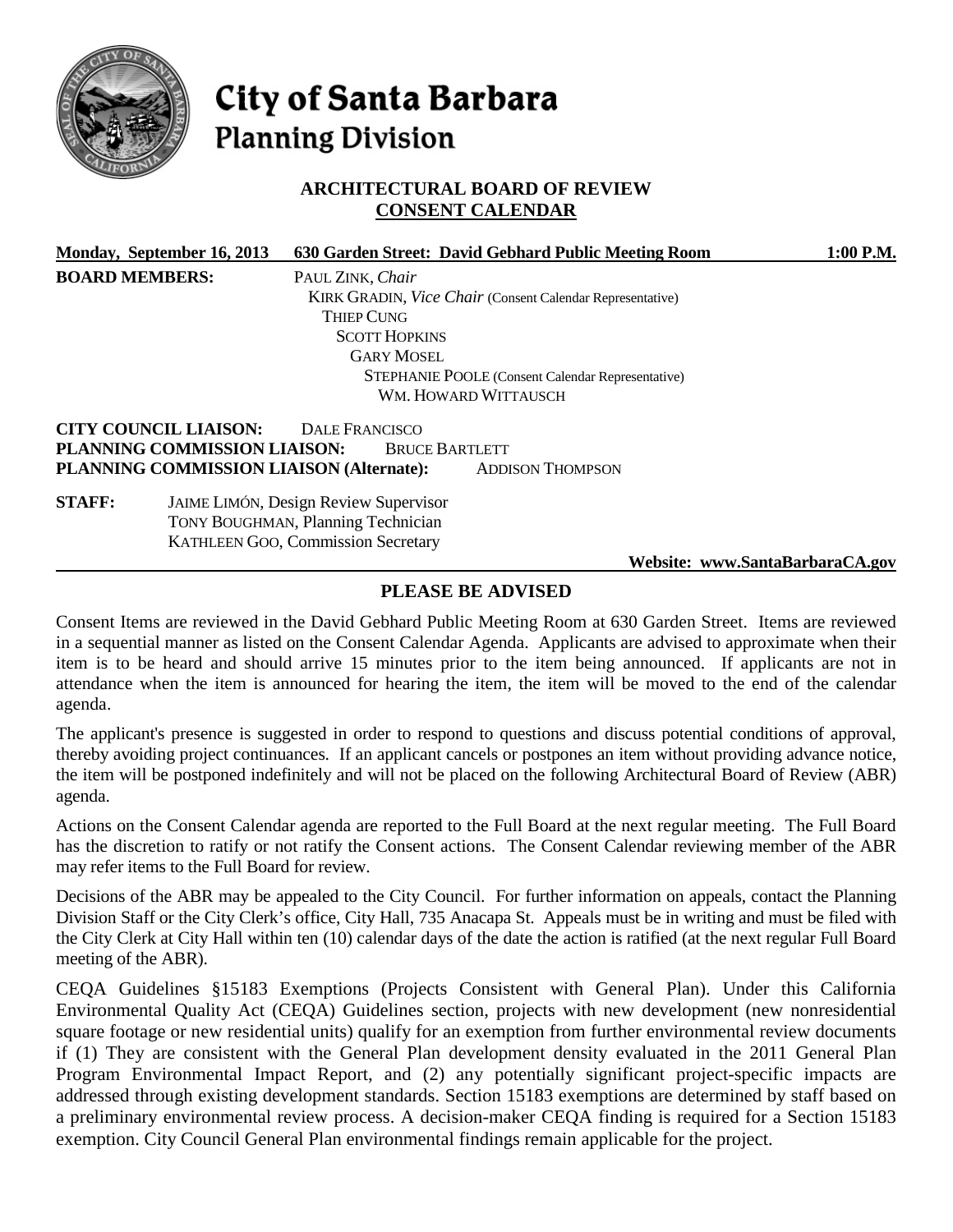**AGENDAS, MINUTES, REPORTS, PLANS & PUBLIC RECORD WRITINGS.** Copies of all documents relating to agenda items are available for review at 630 Garden Street and agendas and minutes are posted online at www.SantaBarbaraCA.gov/ABR. If you have any questions or wish to review the plans, please contact Tony Boughman, Architectural Board of Review (ABR) Planning Technician, at (805) 564-5470, extension 4539, or by email at [TBoughman@SantaBarbaraCA.gov.](mailto:TBoughman@SantaBarbaraCA.gov) Office hours are 8:30 a. to 4:30 p.m., Monday through Thursday, and every other Friday. Please check our website under *City Calendar* to verify closure dates. **Materials related to an item on this agenda submitted to the ABR after distribution of the agenda packet are available for public inspection in the Community Development Department located at 630 Garden Street, during normal business hours.** Writings that are a public record under Government Code § 54957.5(a) and that relate to an agenda item for an open session of a regular meeting of the ABR and that are distributed to a majority of all of the members of the ABR during the meeting are available for public inspection by the door at the back of the David Gebhard Public Meeting Room, 630 Garden Street, Santa Barbara, CA.

**AMERICANS WITH DISABILITIES ACT:** In compliance with the Americans with Disabilities Act, if you need special assistance to gain access to, comment at, or participate in this meeting, please contact the Planning Division at (805) 564-5470 ext. 3308. If possible, notification at least 48 hours prior to the meeting will enable the City to make reasonable arrangements in most cases.

**NOTICE:** On Thursday, September 12, 2013, this Agenda was duly posted on the indoor and outdoor bulletin boards at the Community Development Department, 630 Garden Street, and online at www.SantaBarbaraCA.gov/ABR.

**PUBLIC COMMENT:** Any member of the public may address the Architectural Board of Review Consent Representatives for up to two minutes on any subject within their jurisdiction that is not scheduled on this agenda for a public discussion.

# **ABR - REVIEW AFTER FINAL**

# **A. 222 N MILPAS ST C-2/C-P Zone**

| Assessor's Parcel Number:  | 017-051-002             |
|----------------------------|-------------------------|
| <b>Application Number:</b> | MST2012-00412           |
| Owner:                     | Scolari Properties, LLC |
| Applicant:                 | <b>Jose Cervantes</b>   |
| <b>Business Name:</b>      | The Fresh Market        |
| Architect:                 | <b>Jose Cervantes</b>   |

(Proposal for a remodel and tenant improvements to the existing 29,953 square foot one-story grocery store building. The project consists of a new front façade, interior remodel to divide the building into three tenant lease spaces, an approximately 150 square foot addition under the new front arcade for the grocery store, new outdoor patio seating, new mechanical equipment, and minor alterations to landscaping. The existing 137 parking space parking lot is to remain.)

**(Review after Final changes to storefront, roof tile color and to replace trees on landscape plan.)**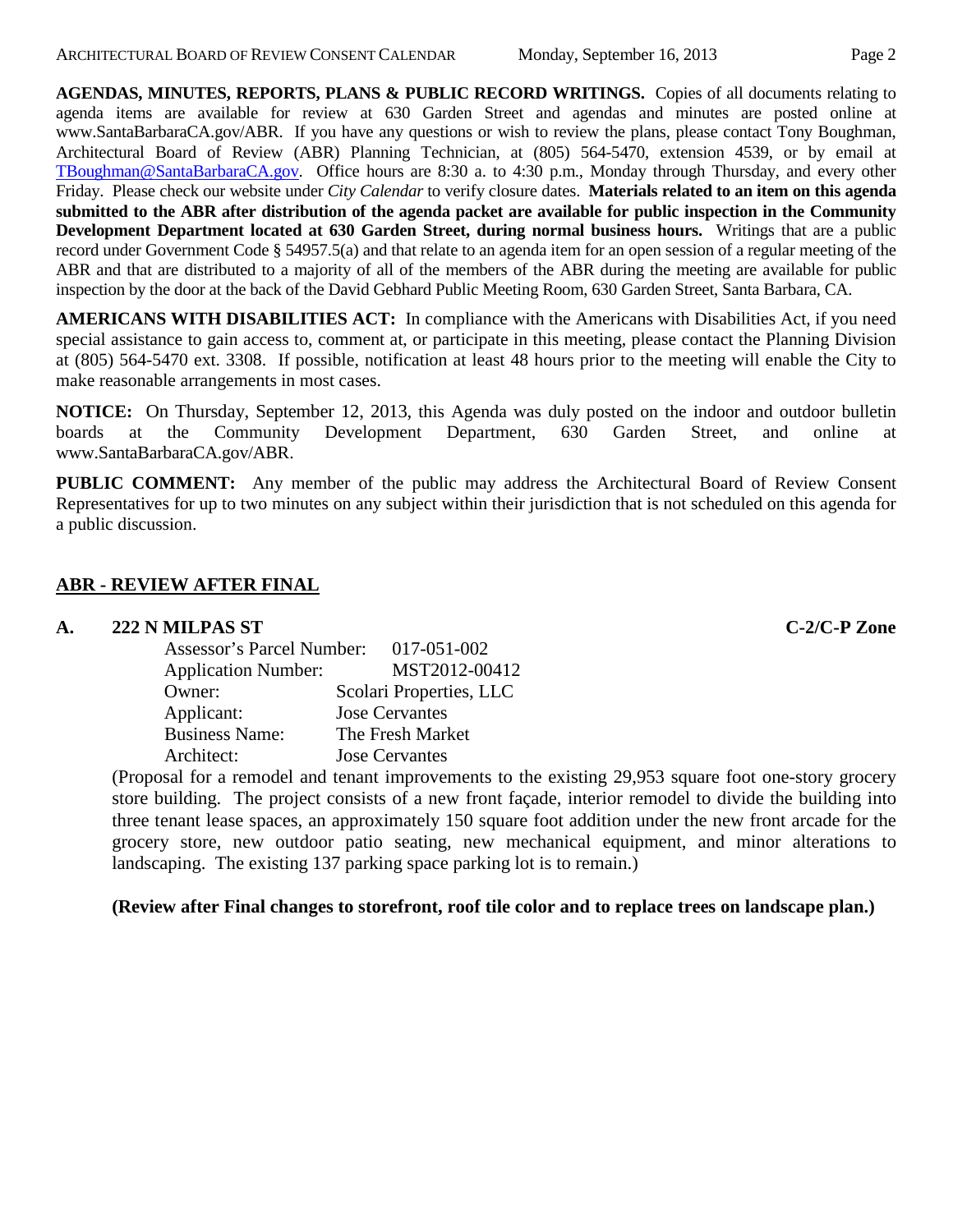# **ABR - REVIEW AFTER FINAL**

#### **B. 1712 ANACAPA ST (ORIGINAL PARCEL) R-2 Zone**

| Assessor's Parcel Number:  | 027-111-014                      |
|----------------------------|----------------------------------|
| <b>Application Number:</b> | MST2008-00435                    |
| Owner:                     | Richard Untermann & Gail Elnicky |
| Agent:                     | Jarrett Gorin                    |
| Architect:                 | David Van Hoy                    |

(Proposal to subdivide an existing 23,160 square foot lot and create a three-lot subdivision to include one single-family residence on each proposed lot. Parcel 1 would be 8,140 square feet and would include a new two-story 2,650 square foot single-family residence with a new two-car garage. Parcel 2 would be 7,020 square feet with a new two-story 2,440 square foot square foot single-family residence with a new two-car garage. Parcel 3 would be 8,000 square feet and would be the site for a new twostory 2,720 square foot single-family residence with a new two-car garage. Pedestrian and vehicular access for all three units would be provided by a new 16 foot wide easement along the northwest property line. A total of 869 cubic yards of grading is proposed for the existing parcel. The project received Planning Commission Approval on 10/8/2009 (Resolution No. 040-09) for a Tentative Subdivision Map and a public street waiver and a street frontage modification.)

**(Review After Final of change to omit pilaster details on the privacy/sound wall along the southwest property line and to omit a small section of wall closest to the southern corner of the parcel.)**

## **ABR - REVIEW AFTER FINAL**

#### **C. 709 E HALEY ST C-2 Zone**

| Assessor's Parcel Number:  | 031-232-017             |
|----------------------------|-------------------------|
| <b>Application Number:</b> | MST2011-00077           |
| Owner:                     | Corina A. Figueroa      |
| Owner:                     | Jaime and Robin Melgoza |
| Architect:                 | <b>Rex Ruskauff</b>     |

(Proposal to convert an existing 504 square foot one-story residence to commercial use and add 381 square feet to the front of the building. A new 1,000 square foot four-car carport with 1,000 square feet of uncovered storage area above the parking spaces is proposed at the rear of the 5,200 square foot lot. The project will result in 885 square feet of new commercial floor area.)

#### **(Review After Final of revisions to previously-approved landscape plan.)**